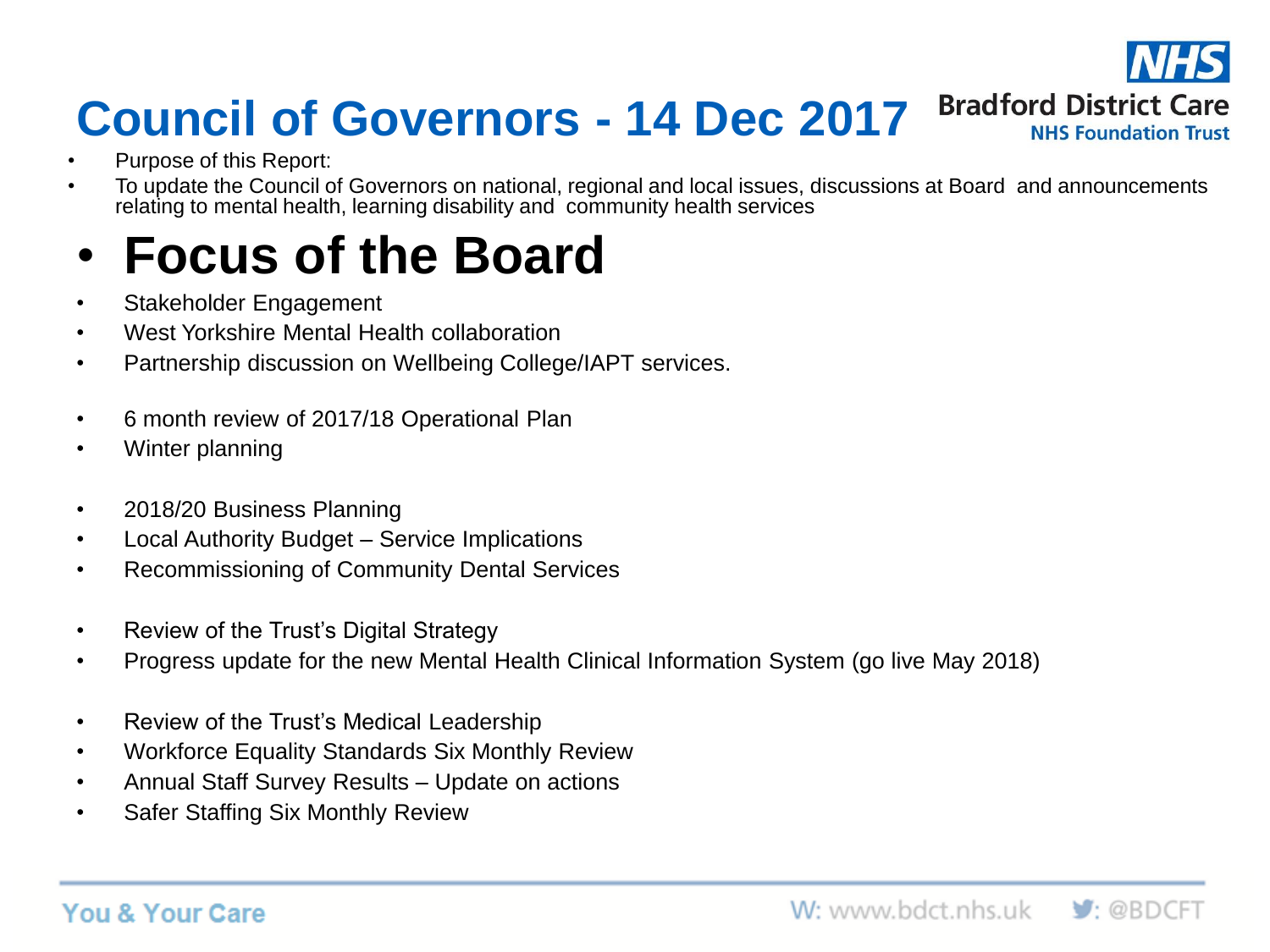

### **Update on Governance**

- The major CQC Inspection of services and 'Well Led' was concluded early November.
- A Learning from Deaths Policy was approved.
- A CQC Consultation on the Single Oversight Framework was reviewed.
- We welcomed Ishtiaq Ahmed, the new appointed governor for Sharing Voices.
- We welcomed new NED, Professor Gerry Armitage.
- We made an appointment to the Board of Tim Rycroft as Chief Information Officer)
- The Council of Governors Nomination Committee conducted its annual review of NED succession.
- The Board was informed about changes to General Data Protection Regulations.
- Review of Governors 'Open House Meetings' underway.
- Preparations for Governor Elections progressing.

### **Key Meetings/Events since last CoG**

- Graduation of 4th cohort of the Trust's Engaging Leaders programme
- Trust Diversity Day
- Long Service Awards
- Meeting with Professor Bill McCarthy, Chair of Bradford Teaching Hospitals FT and Deputy Vice Chancellor of Bradford re local developments.
- Opening of Carers Pop Up café at Lynfield Mount,.
- 'Young Persons' Conference, 'Your Future, Your Health'
- NHS Leadership Academy Board for aspiring Black and Minority Ethnic (BAME) Executives.
- Joint membership event with Airedale Hospital FT on 'living well with dementia'.
- NHS Confederation Mental Health Network Board (
- Yorkshire Chairs network event on CQC 'well led' framework
- Opening of "Carers Pop Up Café" Dyneley House Surgery in Skipton,.
- 'Silence Kills', a major event organized by Sharing Voices
- West Yorkshire Mental Health Collaboration Chairs & Chief Execs meeting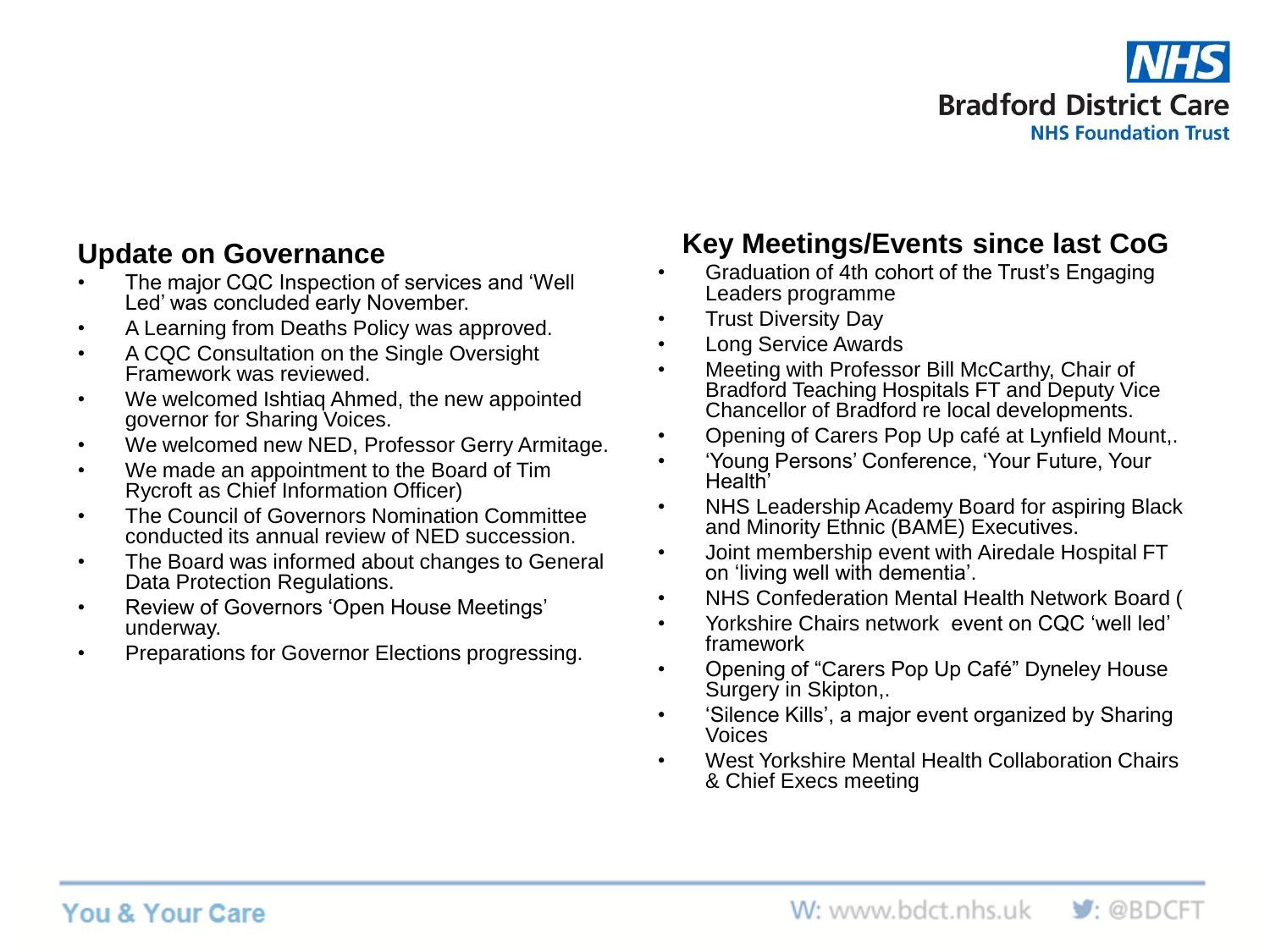### **for Information**

## **Trust News**



- **Health Service Journal Awards 2017 (HSJ)**
- For the third year running we were shortlisted for the Provider Trust of the Year award category of the HSJ Awards 2017.
- **Care trust amongst best performing:** The Trust has been ranked amongst the best performance NHS organisations in the country in this year's Patient-led Assessments of the Care Environment (PLACE). A local improvement plan can be accessed [here.](http://www.bdct.nhs.uk/about-us/key-information/place-results/) The plan explains how it intends to use the PLACE findings to drive further environmental improvements.
- Well done to our primary care wellbeing service who won their category at the Mental Health Awards. The team look after patients who may need extra support, taking care of their physical, psychological and social needs, with patients saying they feel a lot happier due to the service. See more about their work [here](https://www.youtube.com/watch?v=8jg2ixxQ6Lw)
- **iCare** Since our launch in April 2017*i*Care has gone from strength to strength and we're now supporting nearly 30 clinical, nursing and support staff to develop their ideas.
- Congratulations to **Dr Mahmood Khan and team from the psychiatric clinical team** working hard to inspire a new generation of mental healthcare professionals and receiving brilliant feedback from medical students from the University of Leeds about their top-quality teaching and levels of support.
- At the end of November, Trust staff celebrated the official launch of our **ACORN project**. ACORN captures continuing professional development activity across our nursing, allied health professional, dental, medical and psychological services.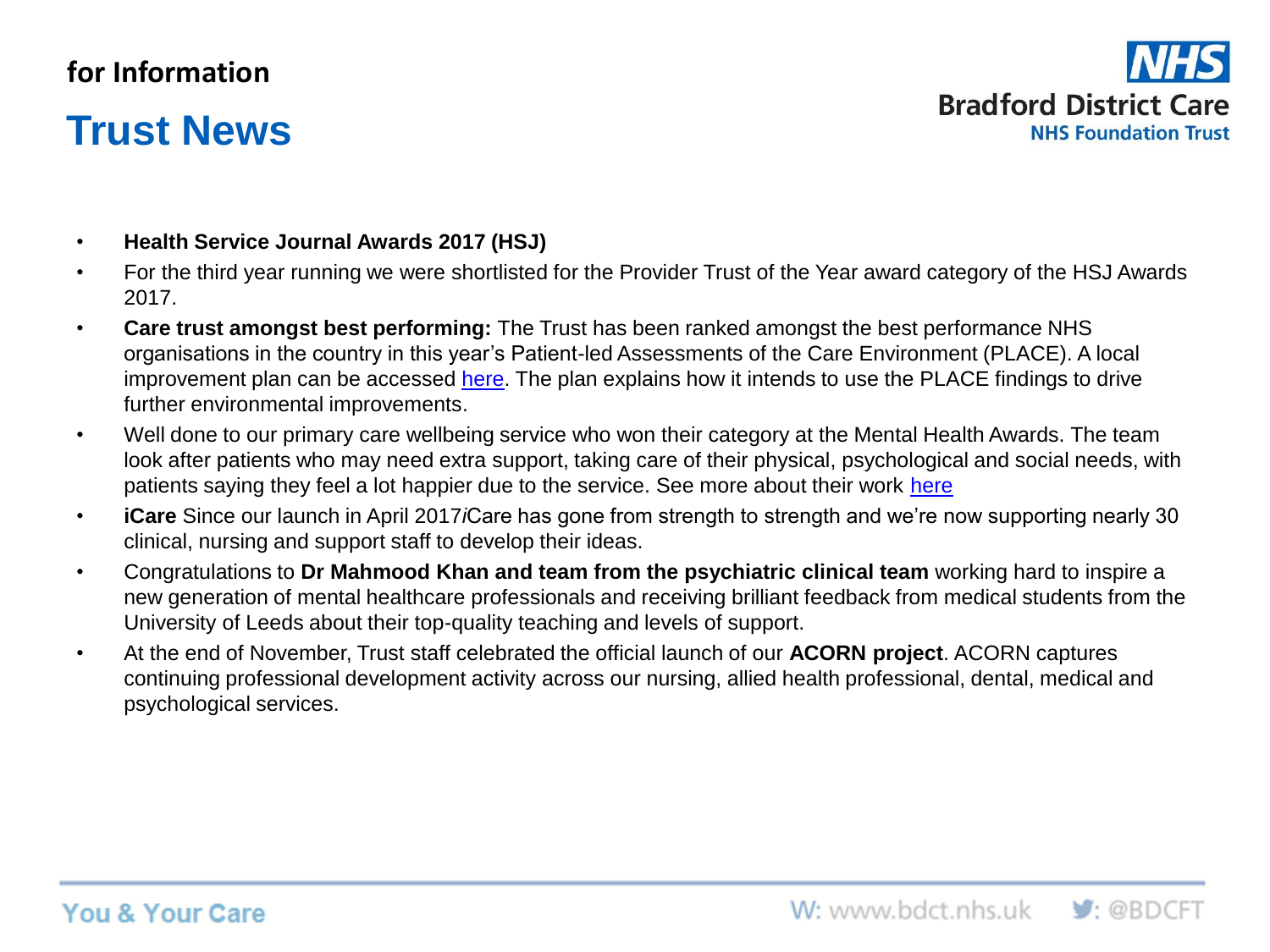

## **Local News**

- **Airedale NHS Foundation Trust**
- Airedale Hospital has received the report from the Care Quality Commission following its inspection of the Trust earlier this year. The CQC rated the Trust overall as Requires Improvement. [Read more](http://www.airedale-trust.nhs.uk/blog/care-quality-commission-inspection-report-for-airedale-nhs-foundation-trust-2/)
- As part of Older People's Week, a special event was held at Airedale Hospital to help older people learn how to stay active and age well. [Read more](http://www.airedale-trust.nhs.uk/blog/hospital-hosts-active-ageing-event/)
- The Chairman of Airedale NHS Foundation Trust, Professor Michael Lugar, has resigned from his post in order to take up a senior executive role in the education sector in London. [Read more..](http://www.airedale-trust.nhs.uk/blog/chairman-moves-on-to-pastures-new/)
- **Bradford Teaching Hospitals NHS Foundation Trust:**
- Clive Kay (CEO) wrote to the Trust to introduce the refreshed clinical service strategy for Bradford Teaching Hospitals NHS Foundation Trust. The strategy describes how we will improve the clinical services we offer, and also as a way of understanding the sort of organisation we intend to be, and how we will innovate, improve and work with you, as one of our partners, over the next five years. The strategy can be accessed [here](http://www.bradfordhospitals.nhs.uk/about/vision-and-values/clinical-strategy)
- A new Yorkshire centre which will improve the health and wellbeing of children and the elderly, as well as the safety of patients in hospitals and clinics, has taken another step forward with the submission of building plans for approval. The Wolfson Centre for Applied Healthcare is to be established at Bradford Royal Infirmary. [Read more..](https://www.bradfordhospitals.nhs.uk/new-3m-research-centre-moves-step-closer)
- **Airedale Wharfedale & Craven Clinical Commissioning Group:** A three-month consultation has begun, about the future of community care services in Craven – including the future of Castleberg. [Read more..](http://www.airedalewharfedalecravenccg.nhs.uk/community-care-services-for-people-living-in-craven-including-the-future-of-castleberg-hospital-2/)
- **Bradford City & Districts Clinical Commissioning Group:**
- Over 100 volunteer members of patient participation groups across Bradford City and Districts attended a celebration at Kala Sangam last week to mark the contribution they make to improve health and care provided at GP surgeries.
- **Safeguarding Adults Annual Report 2016-17** is now available and can be downloaded **[here](https://www.bradford.gov.uk/media/4226/sab-annual-report-2016-17.pdf)**